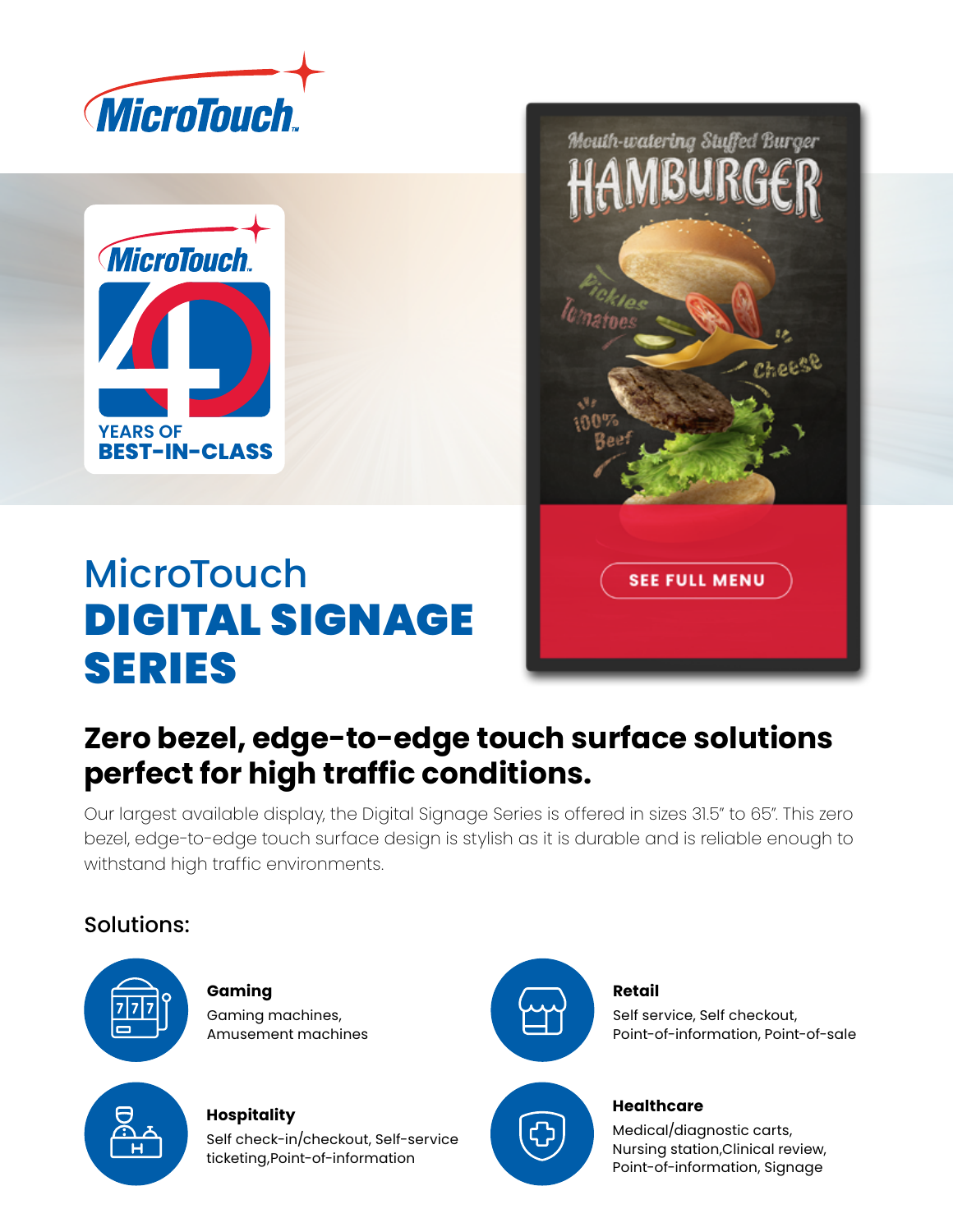# MicroTouch **DIGITAL SIGNAGE SERIES**



#### **DS-320P-A1**

| <b>Size</b>           | <b>31.5" TFT LCD</b>                   |
|-----------------------|----------------------------------------|
| Maximum Resolution    | 1920 x 1080                            |
| Contrast Ratio        | 1200:1                                 |
| Aspect Ratio          | 16:9                                   |
| <b>Brightness</b>     | 400 nits (w/o Touch), 360 nits (P-CAP) |
| View Angle            | H:178°, V:178°                         |
| Video Port            | 1 x VGA, 1 x DVI-D, 1 x HDMI           |
| Warranty              | 3 year                                 |
| <b>See Full Specs</b> |                                        |



## **DS-420P-P1**

| 42" TFT LCD                            |
|----------------------------------------|
| 1920 x 1080                            |
| 1200:1                                 |
| 16:9                                   |
| 700 nits (w/o Touch), 626 nits (P-CAP) |
| H:178°, V:178°                         |
| HDMI, DVI, VGA, Display Port (HDCP)    |
| 3 year                                 |
|                                        |

**[See Full Specs](https://microtouch.com/products/ds-420p-p1/)**



### **DS-430P-A1**

| <b>Size</b>        | 43" TFT LCD                                |
|--------------------|--------------------------------------------|
| Maximum Resolution | 1920 x 1080                                |
| Contrast Ratio     | 4000:1                                     |
| Aspect Ratio       | 16:9                                       |
| <b>Brightness</b>  | 400 nits (w/o Touch), 328 nits (P-CAP)     |
| View Angle         | H:178°, V:178°                             |
| Video Port         | 1 x VGA, 1 x HDMI 1.3, 1 x DP 1.2, 1 x DVI |
| Warranty           | 3 year                                     |

**[See Full Specs](https://microtouch.com/products/ds-430p-a1/)**



## **DS-430P-A2**

| 3840 x 2160                                       |
|---------------------------------------------------|
| 1000:1                                            |
| 400 nits $(w/o$ Touch), 360 nits $(P-CAP)$        |
| H:178°, V:178°                                    |
| 1 x HDMI 1.4, 1 x HDMI 2.0, 1 x DVI-I, 1 x DP 1.2 |
| 3 year                                            |
|                                                   |

**[See Full Specs](https://microtouch.com/products/ds-430p-a2-2/)**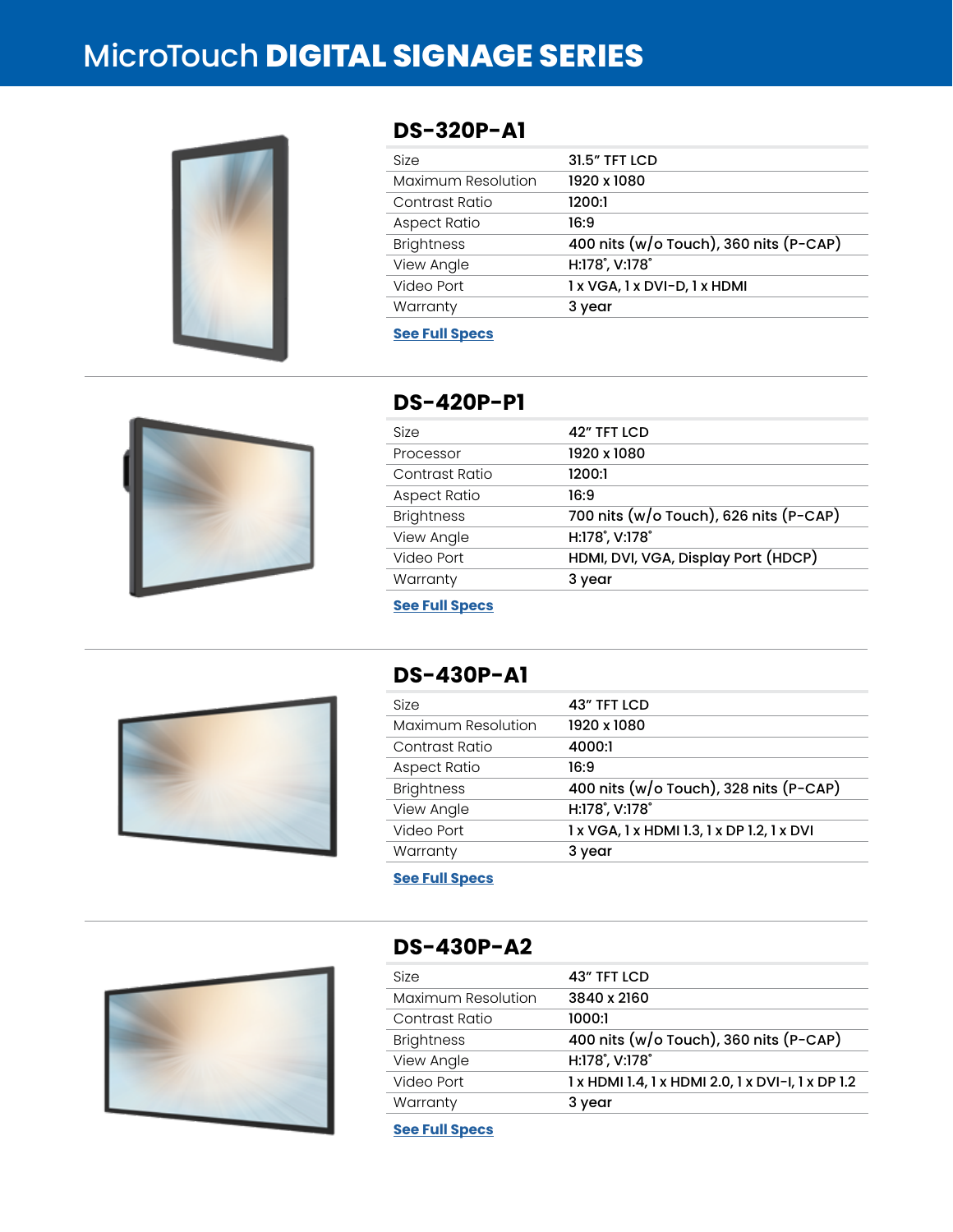# MicroTouch **DIGITAL SIGNAGE SERIES**



#### **DS-460P-P1**

| Size                | 46" TFT LCD                            |
|---------------------|----------------------------------------|
| Maximum Resolution  | 1920 x 1080                            |
| Contrast Ratio      | 1200:1                                 |
| <b>Aspect Ratio</b> | 16:9                                   |
| <b>Brightness</b>   | 700 nits (w/o Touch), 626 nits (P-CAP) |
| View Angle          | H:178°, V:178°                         |
| Video Port          | HDMI, DVI, VGA, Display Port (HDCP)    |
| Warranty            | 3 year                                 |
|                     |                                        |

#### **[See Full Specs](https://microtouch.com/products/ds-460p-p1/)**



## **DS-550P-A1**

| Size               | 55" TFT LCD                                            |
|--------------------|--------------------------------------------------------|
| Maximum Resolution | 3840 x 2160                                            |
| Contrast Ratio     | 1100:1                                                 |
| Aspect Ratio       | 16:9                                                   |
| <b>Brightness</b>  | 500 nits (w/o Touch),<br>425 nits (P-CAP w/AG coating) |
| View Angle         | H:178°, V:178°                                         |
| Video Port         | 1 x HDMI 1.4, 1 x HDMI 2.0, 1 x DVI-I, 1 x DP 1.2      |
| Warranty           | 3 year                                                 |
|                    |                                                        |

**[See Full Specs](https://microtouch.com/products/ds-550p-a1/)**



#### **DS-550P-P1**

| Size                | 55" TFT LCD                            |
|---------------------|----------------------------------------|
| Maximum Resolution  | 1920 x 1080                            |
| Contrast Ratio      | 1200:1                                 |
| <b>Aspect Ratio</b> | 16:9                                   |
| <b>Brightness</b>   | 700 nits (w/o Touch), 626 nits (P-CAP) |
| View Angle          | H:178°, V:178°                         |
| Video Port          | HDMI, DVI, VGA, Display Port (HDCP)    |
| Warranty            | 3 year                                 |

**[See Full Specs](https://microtouch.com/products/ds-550p-p1/)**